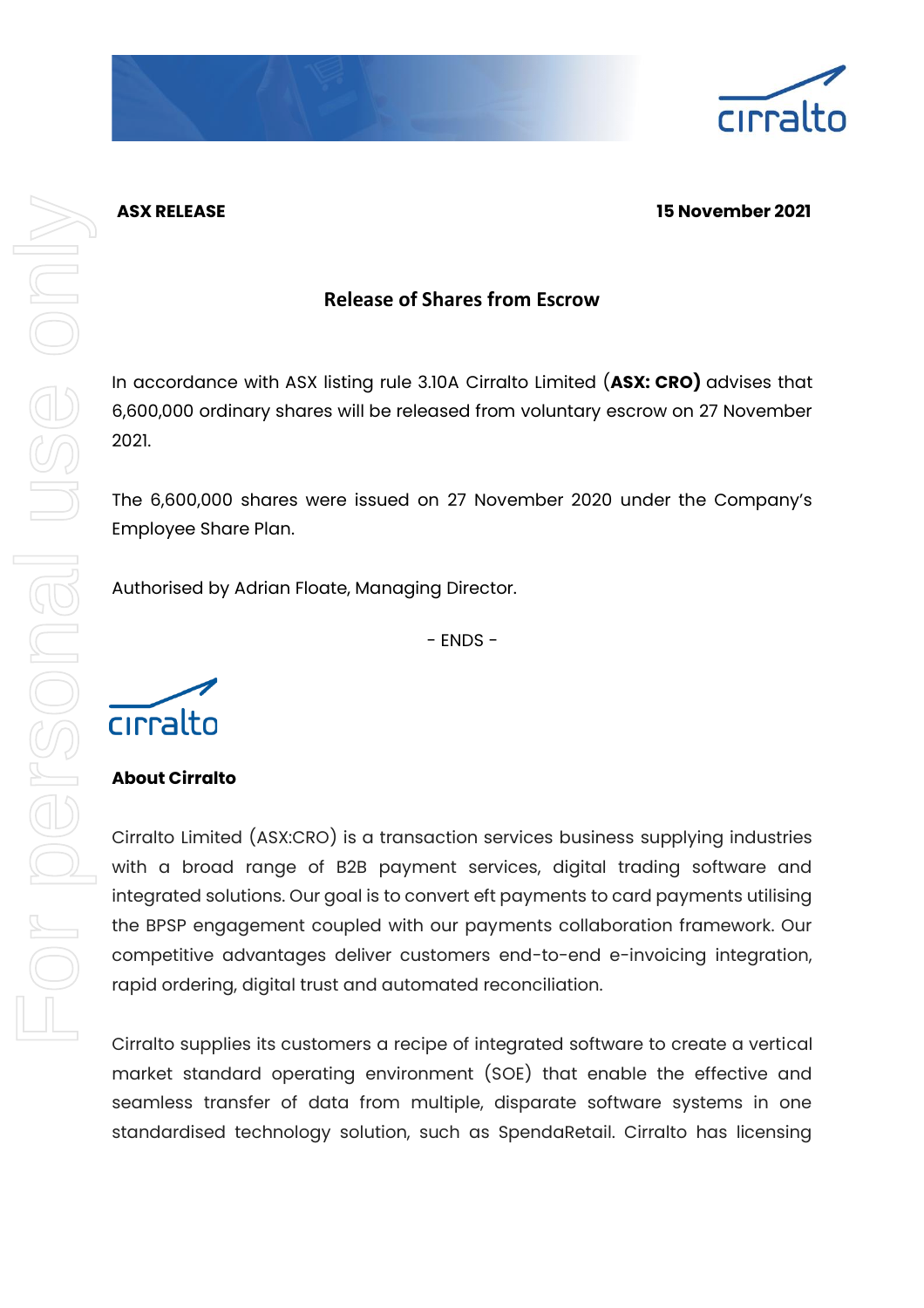agreements with third party software vendors that enable it to provide integrated SOE solutions to its customers.

For investors seeking information on the Company's activities that relate to marketing, customer events and other acknowledgement of customer activities, this information will be posted to the Company's news section of the website and on social media channels with the handle #getSpenda, active on Twitter, LinkedIn, Instagram and FaceBook.

#### **About Spenda**

The Spenda solution is a family of products designed to support businesses in all their day-to-day activities. Unlike other software platforms that offer part of the solution, the Spenda suite improves efficiency and productivity in every area of business and has payments and finance baked into its core functionalities.

The Spenda suite is built on a framework of strong integrations at its core. The backend powerhouse that drives Spenda is an open-auth integration platform that enables customers to sync data across their cloud app ecosystem into their accounting and ERP software.

This engine can push and pull business data such as debtors, creditors, inventory and transactions (purchase orders, invoices, credit notes etc) in real-time or based on user-driven events. With Spenda businesses can connect to their customers and their catalogues to quickly and easily share data.

The Spenda product suite includes software to support; Point of sale, Inventory management, Procurement, Service management, Debt collection, Payment services, eCommerce and Catalogue sharing.

Spenda removes business inefficiencies allowing businesses to do the job once, with no double data entry and removes manual, paper-based processes that are time-consuming and prime to errors. On top of that, the product is mobile, with modules accessible on tablets and phones as well as desktop.

For more information, see<https://www.cirralto.com.au/>